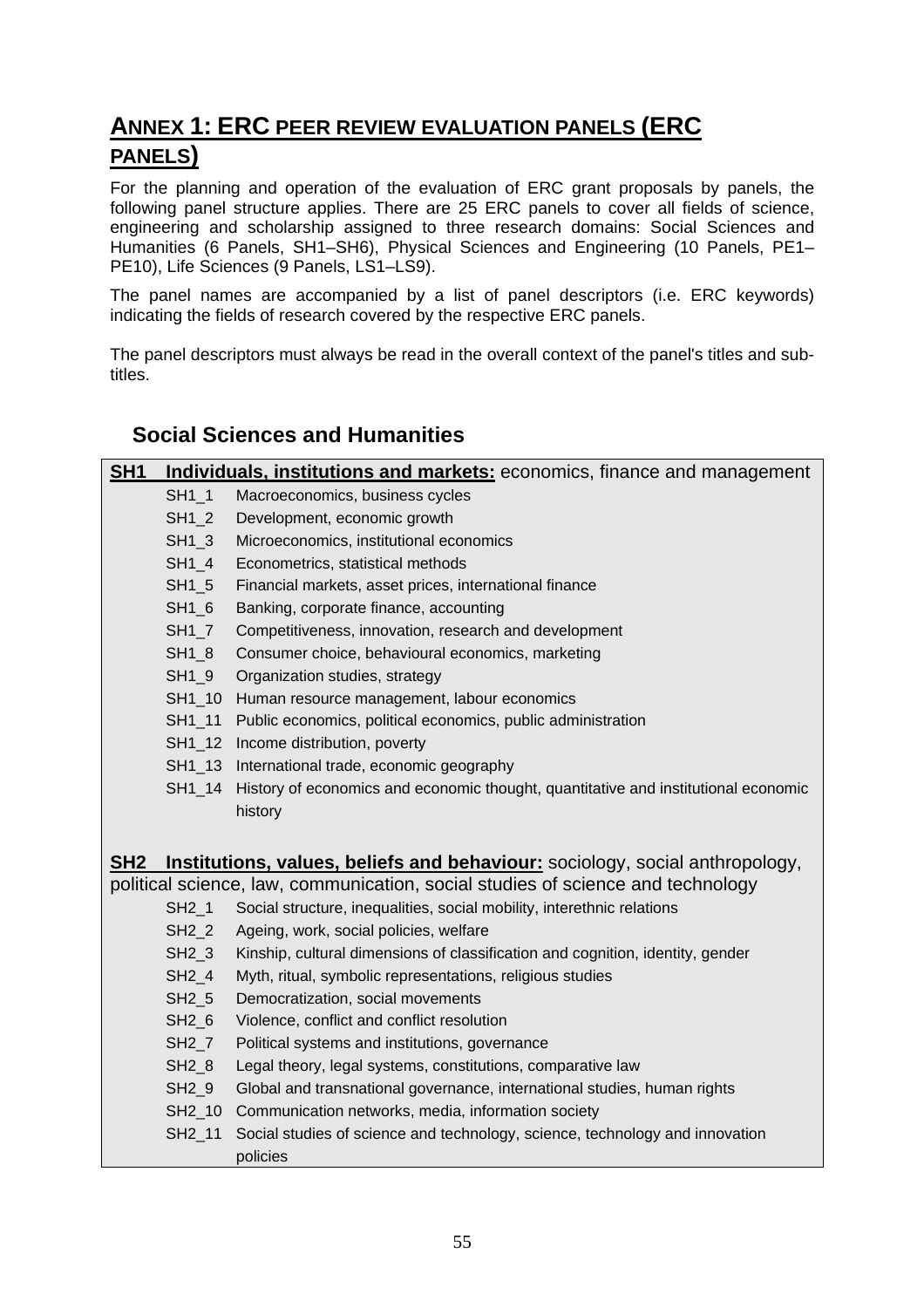**SH3 Environment, space and population:** environmental studies, demography, social geography, urban and regional studies SH3\_1 Environment, resources and sustainability SH3\_2 Environmental change and society SH3\_3 Environmental regulations and climate negotiations SH3\_4 Social and industrial ecology SH3\_5 Population dynamics, health and society SH3<sub>6</sub> Families and households SH3\_7 Migration SH3\_8 Mobility, tourism, transportation and logistics SH3 9 Spatial development, land use, regional planning SH3 10 Urbanization, cities and rural areas SH3\_11 Infrastructure, human and political geography, settlements SH3 12 Geo-information and spatial data analysis **SH4 The Human Mind and its complexity:** cognition, psychology, linguistics, philosophy and education SH4\_1 Evolution of mind and cognitive functions, animal communication SH4\_2 Human life-span development SH4 3 Neuropsychology and clinical psychology SH4\_4 Cognitive and experimental psychology: perception, action, and higher cognitive processes SH4\_5 Linguistics: formal, cognitive, functional and computational linguistics SH4 6 Linguistics: typological, historical and comparative linguistics SH4\_7 Psycholinguistics and neurolinguistics: acquisition and knowledge of language, language pathologies SH4\_8 Use of language: pragmatics, sociolinguistics, discourse analysis, second language teaching and learning, lexicography, terminology SH4 9 Philosophy, history of philosophy SH4 10 Epistemology, logic, philosophy of science SH4\_11 Ethics and morality, bioethics SH4\_12 Education: systems and institutions, teaching and learning **SH5 Cultures and cultural production:** literature, visual and performing arts, music, cultural and comparative studies SH5\_1 Classics, ancient Greek and Latin literature and art SH5\_2 History of literature SH5\_3 Literary theory and comparative literature, literary styles SH5\_4 Textual philology and palaeography SH5\_5 Visual arts SH5 6 Performing arts SH5\_7 Museums and exhibitions SH5 8 Music and musicology, history of music SH5 9 History of art and history of architecture SH5\_10 Cultural studies, cultural diversity SH5\_11 Cultural heritage, cultural memory **SH6 The study of the human past:** archaeology, history and memory SH6\_1 Archaeology, archaeometry, landscape archaeology

SH6\_2 Prehistory and protohistory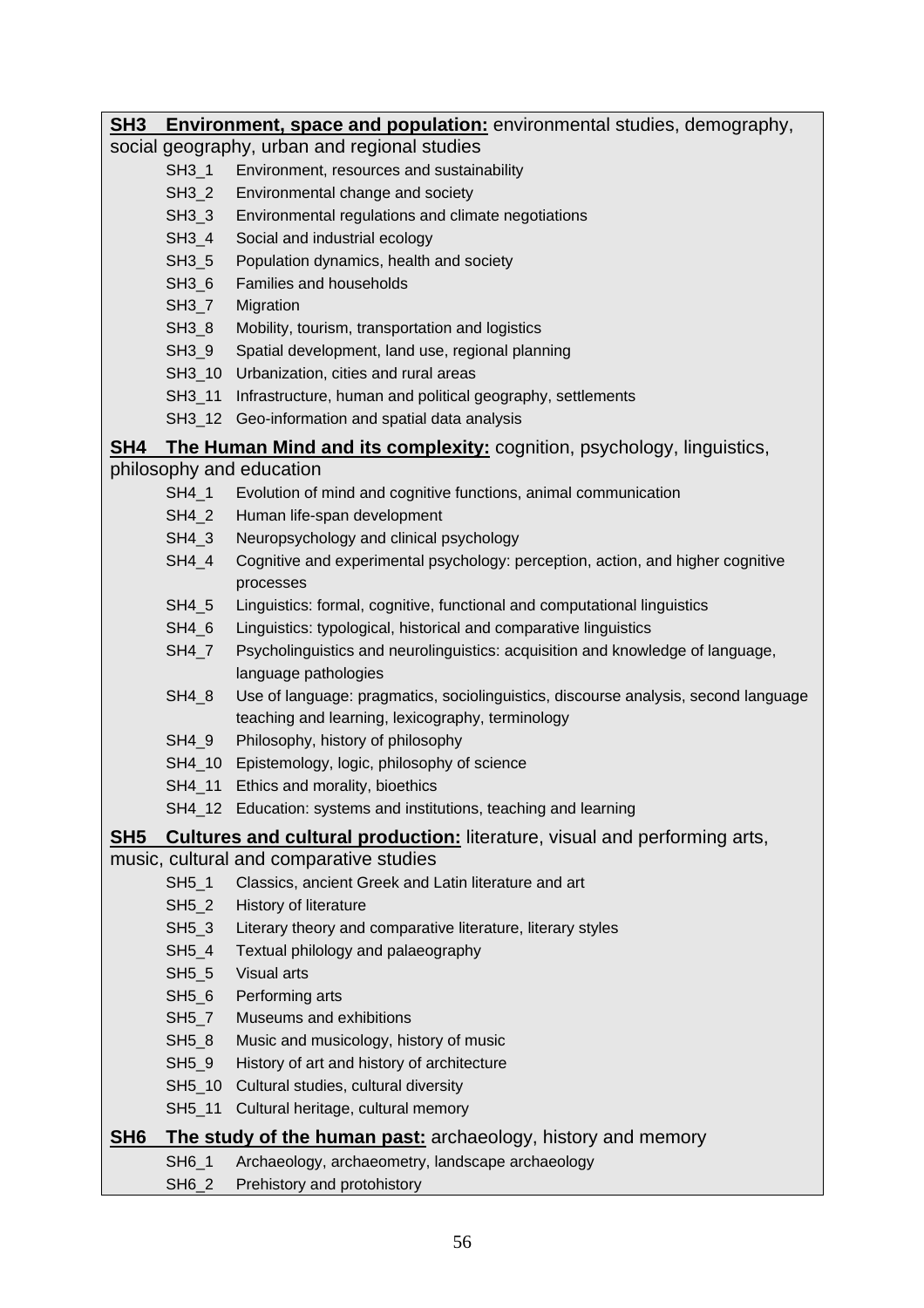| SH6 3             | Ancient history                                                            |
|-------------------|----------------------------------------------------------------------------|
| SH6 4             | Medieval history                                                           |
| SH6 5             | Early modern history                                                       |
| SH <sub>6</sub> 6 | Modern and contemporary history                                            |
| SH <sub>6</sub> 7 | Colonial and post-colonial history, global and transnational history       |
| SH <sub>6</sub> 8 | Social and economic history                                                |
| SH69              | History of ideas, intellectual history, history of sciences and techniques |
|                   | SH6 10 Cultural history                                                    |
|                   | SH6_11 History of collective identities and memories, history of gender    |
|                   | SH6_12 Historiography, theory and methods of history                       |

# **Physical Sciences and Engineering**

| PE <sub>1</sub><br><b>Mathematics:</b> all areas of mathematics, pure and applied, plus mathematical |                                                                               |  |
|------------------------------------------------------------------------------------------------------|-------------------------------------------------------------------------------|--|
| foundations of computer science, mathematical physics and statistics                                 |                                                                               |  |
| $PE1_1$                                                                                              | Logic and foundations                                                         |  |
| $PE1_2$                                                                                              | Algebra                                                                       |  |
| $PE1_3$                                                                                              | Number theory                                                                 |  |
| $PE1_4$                                                                                              | Algebraic and complex geometry                                                |  |
| PE1_5                                                                                                | Geometry                                                                      |  |
| $PE1_6$                                                                                              | Topology                                                                      |  |
| $PE1_7$                                                                                              | Lie groups, Lie algebras                                                      |  |
| $PE1_8$                                                                                              | Analysis                                                                      |  |
| $PE1_9$                                                                                              | Operator algebras and functional analysis                                     |  |
|                                                                                                      | PE1_10 ODE and dynamical systems                                              |  |
|                                                                                                      | PE1_11 Theoretical aspects of partial differential equations                  |  |
|                                                                                                      | PE1_12 Mathematical physics                                                   |  |
|                                                                                                      | PE1_13 Probability                                                            |  |
|                                                                                                      | PE1_14 Statistics                                                             |  |
|                                                                                                      | PE1_15 Discrete mathematics and combinatorics                                 |  |
|                                                                                                      | PE1_16 Mathematical aspects of computer science                               |  |
|                                                                                                      | PE1_17 Numerical analysis                                                     |  |
|                                                                                                      | PE1_18 Scientific computing and data processing                               |  |
|                                                                                                      | PE1_19 Control theory and optimization                                        |  |
|                                                                                                      | PE1_20 Application of mathematics in sciences                                 |  |
| PE1 21                                                                                               | Application of mathematics in industry and society life                       |  |
| PE <sub>2</sub>                                                                                      | <b>Fundamental constituents of matter:</b> particle, nuclear, plasma, atomic, |  |
|                                                                                                      | molecular, gas, and optical physics                                           |  |
| $PE2_1$                                                                                              | Fundamental interactions and fields                                           |  |
| $PE2_2$                                                                                              | Particle physics                                                              |  |
| PE2_3                                                                                                | Nuclear physics                                                               |  |
| PE2_4                                                                                                | Nuclear astrophysics                                                          |  |
| PE2_5                                                                                                | Gas and plasma physics                                                        |  |
| $PE2_6$                                                                                              | Electromagnetism                                                              |  |
| PE2 7                                                                                                | Atomic, molecular physics                                                     |  |
| PE2_8                                                                                                | Ultra-cold atoms and molecules                                                |  |
| PE2_9                                                                                                | Optics, non-linear optics and nano-optics                                     |  |
| PE2_10                                                                                               | Quantum optics and quantum information                                        |  |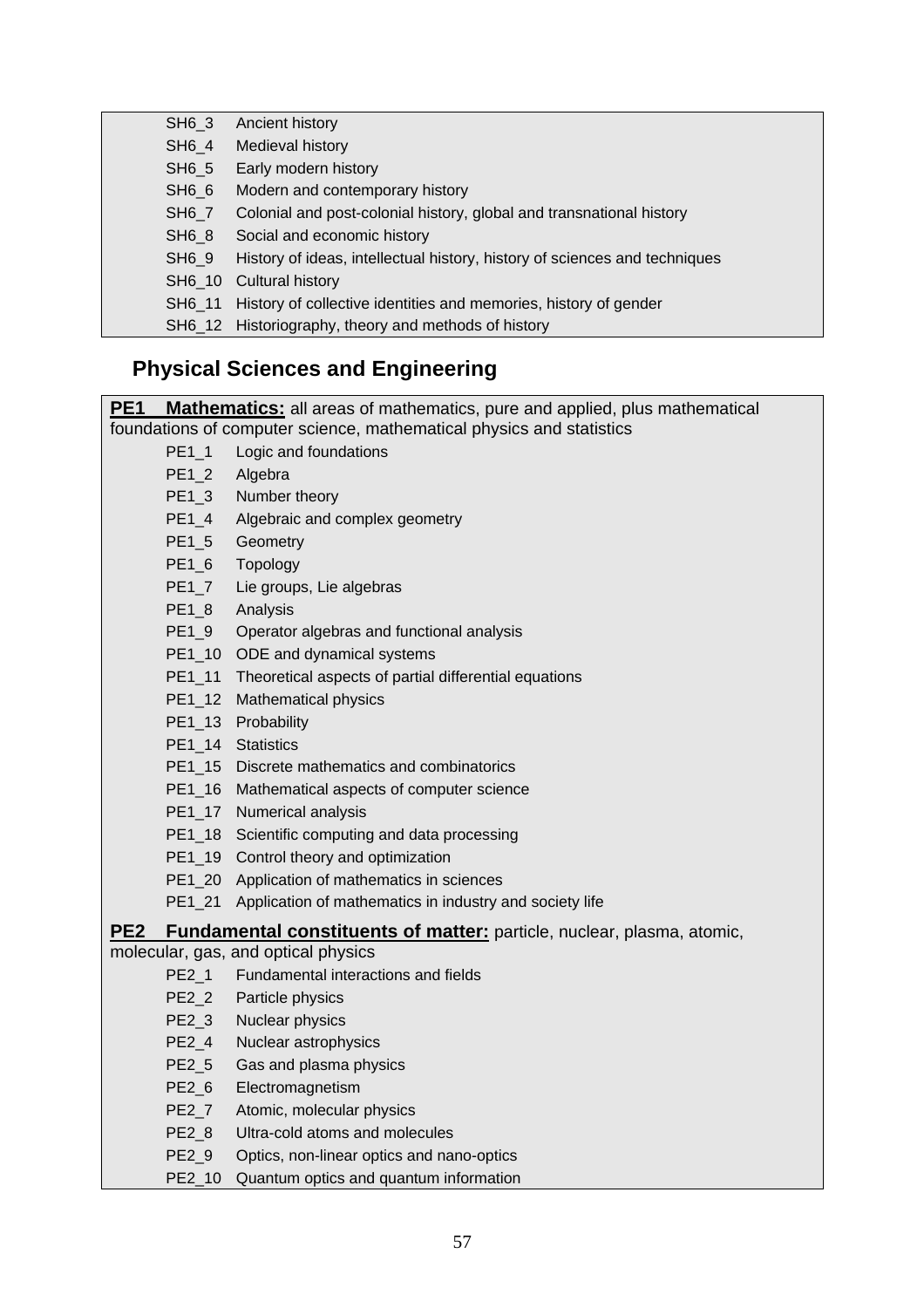|     |         | PE2_11 Lasers, ultra-short lasers and laser physics                                     |
|-----|---------|-----------------------------------------------------------------------------------------|
|     |         | PE2_12 Acoustics                                                                        |
|     |         | PE2_13 Relativity                                                                       |
|     |         | PE2_14 Thermodynamics                                                                   |
|     |         | PE2_15 Non-linear physics                                                               |
|     |         | PE2_16 General physics                                                                  |
|     |         | PE2_17 Metrology and measurement                                                        |
|     |         | PE2_18 Statistical physics (gases)                                                      |
| PE3 |         | <b>Condensed matter physics:</b> structure, electronic properties, fluids, nanosciences |
|     | PE3_1   | Structure of solids and liquids                                                         |
|     | PE3_2   | Mechanical and acoustical properties of condensed matter                                |
|     | $PE3_3$ | Thermal properties of condensed matter                                                  |
|     | PE3_4   | Transport properties of condensed matter                                                |
|     | PE3_5   | Electronic properties of materials and transport                                        |
|     | PE3_6   | Lattice dynamics                                                                        |
|     | PE3_7   | Semiconductors, material growth, physical properties                                    |
|     | PE3_8   | Superconductivity                                                                       |
|     | PE3_9   | Superfluids                                                                             |
|     |         | PE3_10 Spintronics                                                                      |
|     | PE3_11  | Magnetism                                                                               |
|     |         | PE3_12 Electro-optics                                                                   |
|     |         | PE3_13 Nanophysics: nanoelectronics, nanophotonics, nanomagnetism                       |
|     |         | PE3_14 Mesoscopic physics                                                               |
|     |         | PE3_15 Molecular electronics                                                            |
|     |         | PE3_16 Soft condensed matter (liquid crystals)                                          |
|     |         | PE3_17 Fluid dynamics (physics)                                                         |
|     |         | PE3_18 Statistical physics (condensed matter)                                           |
|     |         | PE3_19 Phase transitions, phase equilibria                                              |
|     |         | PE3 20 Biophysics                                                                       |
| PE4 |         | <b>Physical and analytical chemical sciences:</b> analytical chemistry, chemical        |
|     | $PE4_1$ | theory, physical chemistry/chemical physics<br>Physical chemistry                       |
|     | PE4_2   | Spectroscopic and spectrometric techniques                                              |
|     | PE4_3   | Molecular architecture and Structure                                                    |
|     | PE4_4   | Surface science and nanostructures                                                      |
|     | PE4_5   | Analytical chemistry                                                                    |
|     | PE4_6   | Chemical physics                                                                        |
|     | PE4_7   | Chemical instrumentation                                                                |
|     | PE4_8   | Electrochemistry, electrodialysis, microfluidics, sensors                               |
|     | PE4_9   | Method development in chemistry                                                         |
|     | PE4_10  | Heterogeneous catalysis                                                                 |
|     | PE4_11  | Physical chemistry of biological systems                                                |
|     |         | PE4_12 Chemical reactions: mechanisms, dynamics, kinetics and catalytic reactions       |
|     |         | PE4_13 Theoretical and computational chemistry                                          |
|     |         | PE4_14 Radiation chemistry                                                              |
|     | PE4_15  | Nuclear chemistry                                                                       |
|     |         | PE4_16 Photochemistry                                                                   |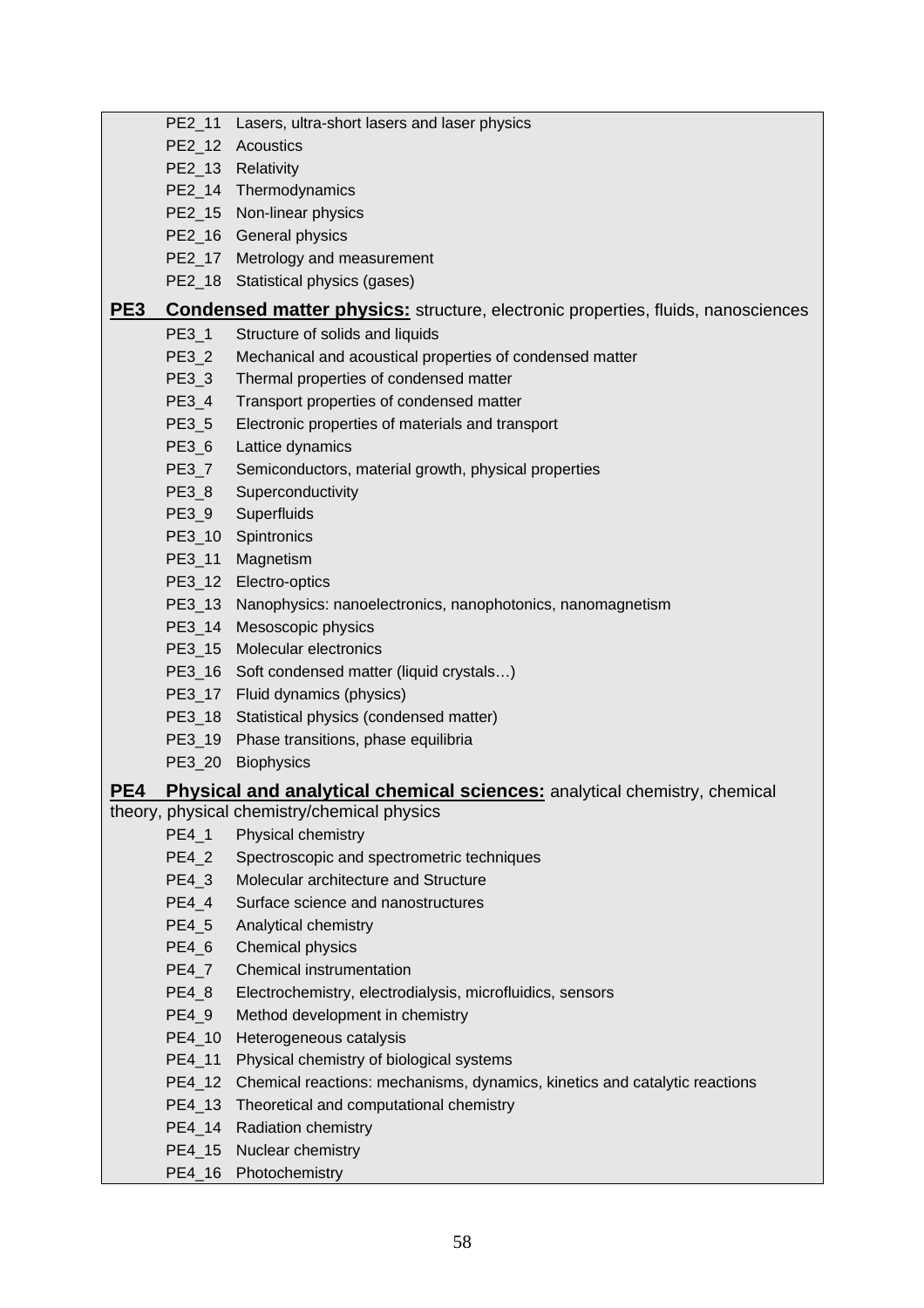PE4\_17 Corrosion

PE4\_18 Characterization methods of materials

**PE5** Synthetic chemistry and materials: materials synthesis, structure-properties relations, functional and advanced materials, molecular architecture, organic chemistry

- PE5\_1 Structural properties of materials
- PE5\_2 Solid state materials
- PE5\_3 Surface modification
- PE5\_4 Thin films
- PE5\_5 Ionic liquids
- PE5\_6 New materials: oxides, alloys, composite, organic-inorganic hybrid, nanoparticles

PE5\_7 Biomaterials synthesis

- PE5\_8 Intelligent materials self assembled materials
- PE5\_9 Environment chemistry
- PE5\_10 Coordination chemistry
- PE5\_11 Colloid chemistry
- PE5\_12 Biological chemistry
- PE5\_13 Chemistry of condensed matter
- PE5\_14 Homogeneous catalysis
- PE5\_15 Macromolecular chemistry
- PE5\_16 Polymer chemistry
- PE5\_17 Supramolecular chemistry
- PE5\_18 Organic chemistry
- PE5\_19 Molecular chemistry
- PE5\_20 Combinatorial chemistry

**PE6 Computer science and informatics:** informatics and information systems, computer science, scientific computing, intelligent systems

- PE6\_1 Computer architecture, pervasive computing, ubiquitous computing
- PE6\_2 Computer systems, parallel/distributed systems, sensor networks, embedded systems, cyber-physical systems
- PE6\_3 Software engineering, operating systems, computer languages
- PE6\_4 Theoretical computer science, formal methods, and quantum computing
- PE6\_5 Cryptology, security, privacy, quantum crypto
- PE6\_6 Algorithms, distributed, parallel and network algorithms, algorithmic game theory
- PE6\_7 Artificial intelligence, intelligent systems, multi agent systems
- PE6\_8 Computer graphics, computer vision, multi media, computer games
- PE6\_9 Human computer interaction and interface, visualization and natural language processing
- PE6\_10 Web and information systems, database systems, information retrieval and digital libraries
- PE6\_11 Machine learning, statistical data processing and applications using signal processing (eg. speech, image, video)
- PE6\_12 Scientific computing, simulation and modelling tools
- PE6\_13 Bioinformatics, biocomputing, and DNA and molecular computation

#### **PE7 Systems and communication engineering:** electronic, communication, optical and systems engineering

PE7\_1 Control engineering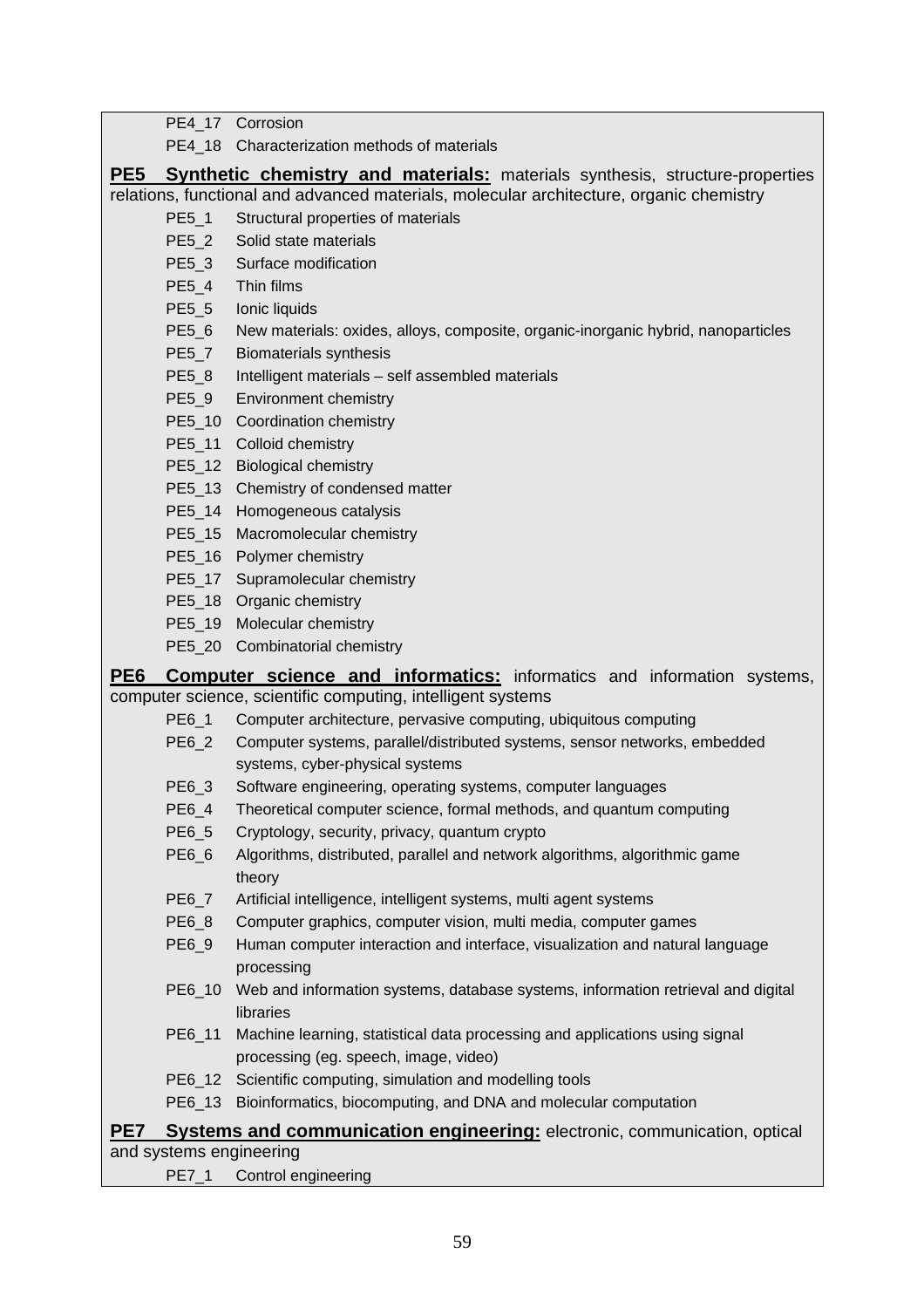PE7\_2 Electrical and electronic engineering: semiconductors, components, systems

- PE7\_3 Simulation engineering and modelling
- PE7\_4 Systems engineering, sensorics, actorics, automation
- PE7\_5 Micro- and nanoelectronics, optoelectronics
- PE7\_6 Communication technology, high-frequency technology
- PE7 7 Signal processing
- PE7\_8 Networks (communication networks, sensor networks, networks of robots.....)
- PE7\_9 Man-machine-interfaces
- PE7\_10 Robotics

**PE8 Products and processes engineering:** product design, process design and control, construction methods, civil engineering, energy systems, material engineering

- PE8\_1 Aerospace engineering
- PE8\_2 Chemical engineering, technical chemistry
- PE8\_3 Civil engineering, maritime/hydraulic engineering, geotechnics, waste treatment
- PE8\_4 Computational engineering
- PE8 5 Fluid mechanics, hydraulic-, turbo-, and piston engines
- PE8\_6 Energy systems (production, distribution, application)
- PE8\_7 Micro (system) engineering
- PE8\_8 Mechanical and manufacturing engineering (shaping, mounting, joining, separation)
- PE8\_9 Materials engineering (biomaterials, metals, ceramics, polymers, composites, …)
- PE8 10 Production technology, process engineering
- PE8\_11 Product design, ergonomics, man-machine interfaces
- PE8\_12 Sustainable design (for recycling, for environment, eco-design)
- PE8\_13 Lightweight construction, textile technology
- PE8\_14 Industrial bioengineering
- PE8\_15 Industrial biofuel production

**PE9 Universe sciences:** astro-physics/chemistry/biology; solar system; stellar, galactic and extragalactic astronomy, planetary systems, cosmology, space science, instrumentation

- PE9\_1 Solar and interplanetary physics
- PE9\_2 Planetary systems sciences
- PE9\_3 Interstellar medium
- PE9 4 Formation of stars and planets
- PE9\_5 Astrobiology
- PE9\_6 Stars and stellar systems
- PE9 7 The Galaxy
- PE9\_8 Formation and evolution of galaxies
- PE9\_9 Clusters of galaxies and large scale structures
- PE9 10 High energy and particles astronomy X-rays, cosmic rays, gamma rays, neutrinos
- PE9\_11 Relativistic astrophysics
- PE9\_12 Dark matter, dark energy
- PE9\_13 Gravitational astronomy
- PE9\_14 Cosmology
- PE9\_15 Space Sciences
- PE9 16 Very large data bases: archiving, handling and analysis
- PE9\_17 Instrumentation telescopes, detectors and techniques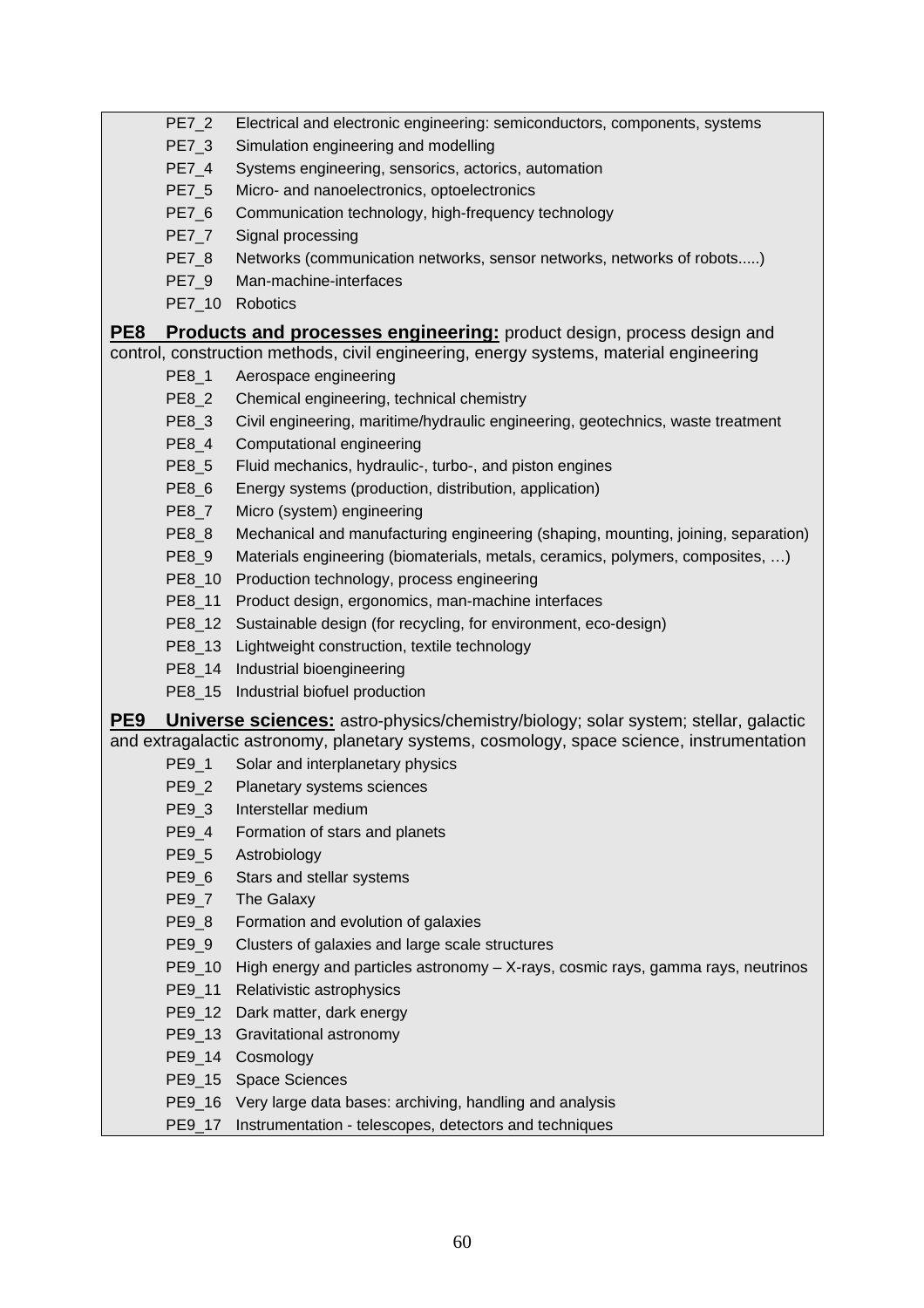**PE10 Earth system science:** physical geography, geology, geophysics, atmospheric sciences, oceanography, climatology, ecology, global environmental change, biogeochemical cycles, natural resources management

- PE10\_1 Atmospheric chemistry, atmospheric composition, air pollution
- PE10\_2 Meteorology, atmospheric physics and dynamics
- PE10\_3 Climatology and climate change
- PE10\_4 Terrestrial ecology, land cover change
- PE10\_5 Geology, tectonics, volcanology
- PE10\_6 Paleoclimatology, paleoecology
- PE10\_7 Physics of earth's interior, seismology, volcanology
- PE10\_8 Oceanography (physical, chemical, biological, geological)
- PE10\_9 Biogeochemistry, biogeochemical cycles, environmental chemistry
- PE10\_10 Mineralogy, petrology, igneous petrology, metamorphic petrology
- PE10\_11 Geochemistry, crystal chemistry, isotope geochemistry, thermodynamics
- PE10\_12 Sedimentology, soil science, palaeontology, earth evolution
- PE10\_13 Physical geography
- PE10\_14 Earth observations from space/remote sensing
- PE10\_15 Geomagnetism, paleomagnetism
- PE10\_16 Ozone, upper atmosphere, ionosphere
- PE10\_17 Hydrology, water and soil pollution

## **Life Sciences**

**LS1 Molecular and Structural Biology and Biochemistry:** molecular biology, biochemistry, biophysics, structural biology, biochemistry of signal transduction

- LS1\_1 Molecular biology and interactions
- LS1<sub>2</sub> General biochemistry and metabolism
- LS1\_3 DNA synthesis, modification, repair, recombination and degradation
- LS1 4 RNA synthesis, processing, modification and degradation
- LS1 5 Protein synthesis, modification and turnover
- LS1 6 Biophysics
- LS1\_7 Structural biology (crystallography, NMR, EM)
- LS1 8 Biochemistry of signal transduction

**LS2 Genetics, Genomics, Bioinformatics and Systems Biology:** genetics, population genetics, molecular genetics, genomics, transcriptomics, proteomics, metabolomics, bioinformatics, computational biology, biostatistics, biological modelling and simulation, systems biology, genetic epidemiology

- LS2 1 Genomics, comparative genomics, functional genomics
- LS2\_2 Transcriptomics
- LS2 3 Proteomics
- LS2 4 Metabolomics
- LS2 5 Glycomics
- LS2 6 Molecular genetics, reverse genetics and RNAi
- LS2\_7 Quantitative genetics
- LS2\_8 Epigenetics and gene regulation
- LS2 9 Genetic epidemiology
- LS2\_10 Bioinformatics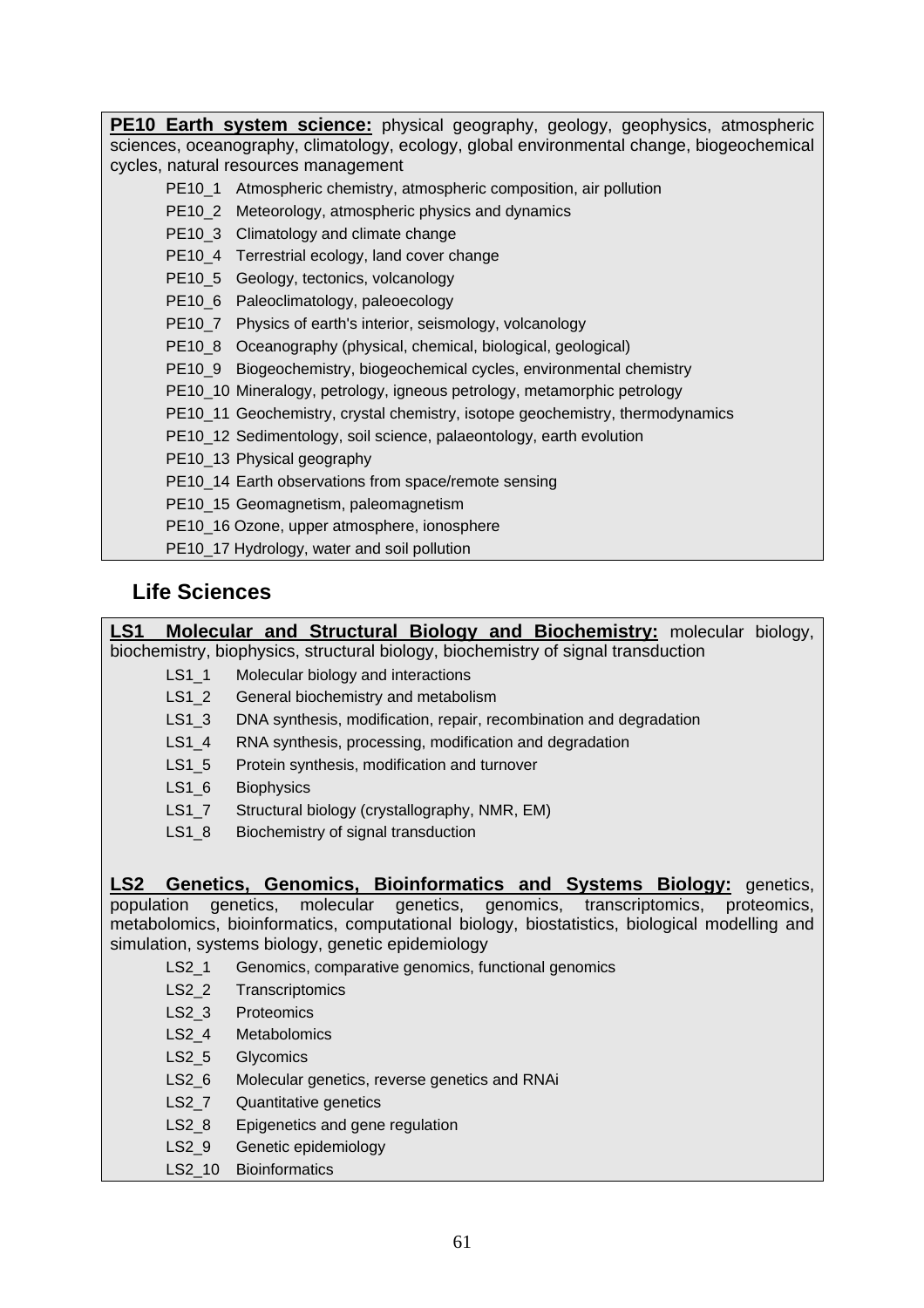|                 |                  | LS2_11 Computational biology                                                          |
|-----------------|------------------|---------------------------------------------------------------------------------------|
|                 | $LS2_12$         | <b>Biostatistics</b>                                                                  |
|                 |                  | LS2_13 Systems biology                                                                |
|                 |                  | LS2_14 Biological systems analysis, modelling and simulation                          |
|                 |                  |                                                                                       |
| LS <sub>3</sub> |                  | <b>Cellular and Developmental Biology:</b> cell biology, cell physiology, signal      |
|                 |                  | transduction, organogenesis, developmental genetics, pattern formation in plants and  |
| animals         |                  |                                                                                       |
|                 | $LS3-1$          | Morphology and functional imaging of cells                                            |
|                 | $LS3_2$          | Cell biology and molecular transport mechanisms                                       |
|                 | $LS3_3$          | Cell cycle and division                                                               |
|                 | $LS3_4$          | Apoptosis                                                                             |
|                 | $LS3-5$          | Cell differentiation, physiology and dynamics                                         |
|                 | $LS3_6$          | Organelle biology                                                                     |
|                 | $LS3-7$          | Cell signalling and cellular interactions                                             |
|                 | $LS3_8$          | Signal transduction                                                                   |
|                 | $LS3_9$          | Development, developmental genetics, pattern formation and embryology in              |
|                 |                  | animals                                                                               |
|                 | $LS3_10$         | Development, developmental genetics, pattern formation and embryology in plants       |
|                 | LS3 11           | Cell genetics                                                                         |
|                 |                  | LS3_12 Stem cell biology                                                              |
| LS4             |                  | Physiology, Pathophysiology and<br><b>Endocrinology:</b> organ<br>physiology,         |
|                 | pathophysiology, | endocrinology,<br>metabolism,<br>regeneration,<br>ageing,<br>tumorigenesis,           |
|                 |                  | cardiovascular disease, metabolic syndrome                                            |
|                 | $LS4_1$          | Organ physiology                                                                      |
|                 | $LS4_2$          | Comparative physiology                                                                |
|                 | $LS4_3$          | Endocrinology                                                                         |
|                 | $LS4_4$          | Ageing                                                                                |
|                 | $LS4_5$          | Metabolism, biological basis of metabolism related disorders                          |
|                 | $LS4_6$          | Cancer and its biological basis                                                       |
|                 | LS4_7            | Cardiovascular diseases                                                               |
|                 | $LS4_8$          | Non-communicable diseases (except for neural/psychiatric, immunity-related,           |
|                 |                  | metabolism-related disorders, cancer and cardiovascular diseases)                     |
| LS5             |                  | <b>Neurosciences</b><br>disorders:<br>and<br>neural<br>neurobiology,<br>neuroanatomy, |
|                 | neurophysiology, | neurochemistry,<br>neuropharmacology,<br>neuroimaging,<br>systems                     |
|                 |                  | neuroscience, neurological disorders, psychiatry                                      |
|                 | LS5 1            | Neuroanatomy and neurophysiology                                                      |
|                 | $LS5_2$          | Molecular and cellular neuroscience                                                   |
|                 | $LS5_3$          | Neurochemistry and neuropharmacology                                                  |
|                 | $LS5_4$          | Sensory systems (e.g. visual system, auditory system)                                 |
|                 | $LS5-5$          | Mechanisms of pain                                                                    |
|                 | $LS5_6$          | Developmental neurobiology                                                            |
|                 | $LS5-7$          | Cognition (e.g. learning, memory, emotions, speech)                                   |
|                 | $LS5_8$          | Behavioral neuroscience (e.g. sleep, consciousness, handedness)                       |
|                 | $LS5_9$          | Systems neuroscience                                                                  |
|                 | $LS5_10$         | Neuroimaging and computational neuroscience                                           |
|                 | LS5_11           | Neurological disorders (e.g. Alzheimer's disease, Huntington's disease, Parkinson's   |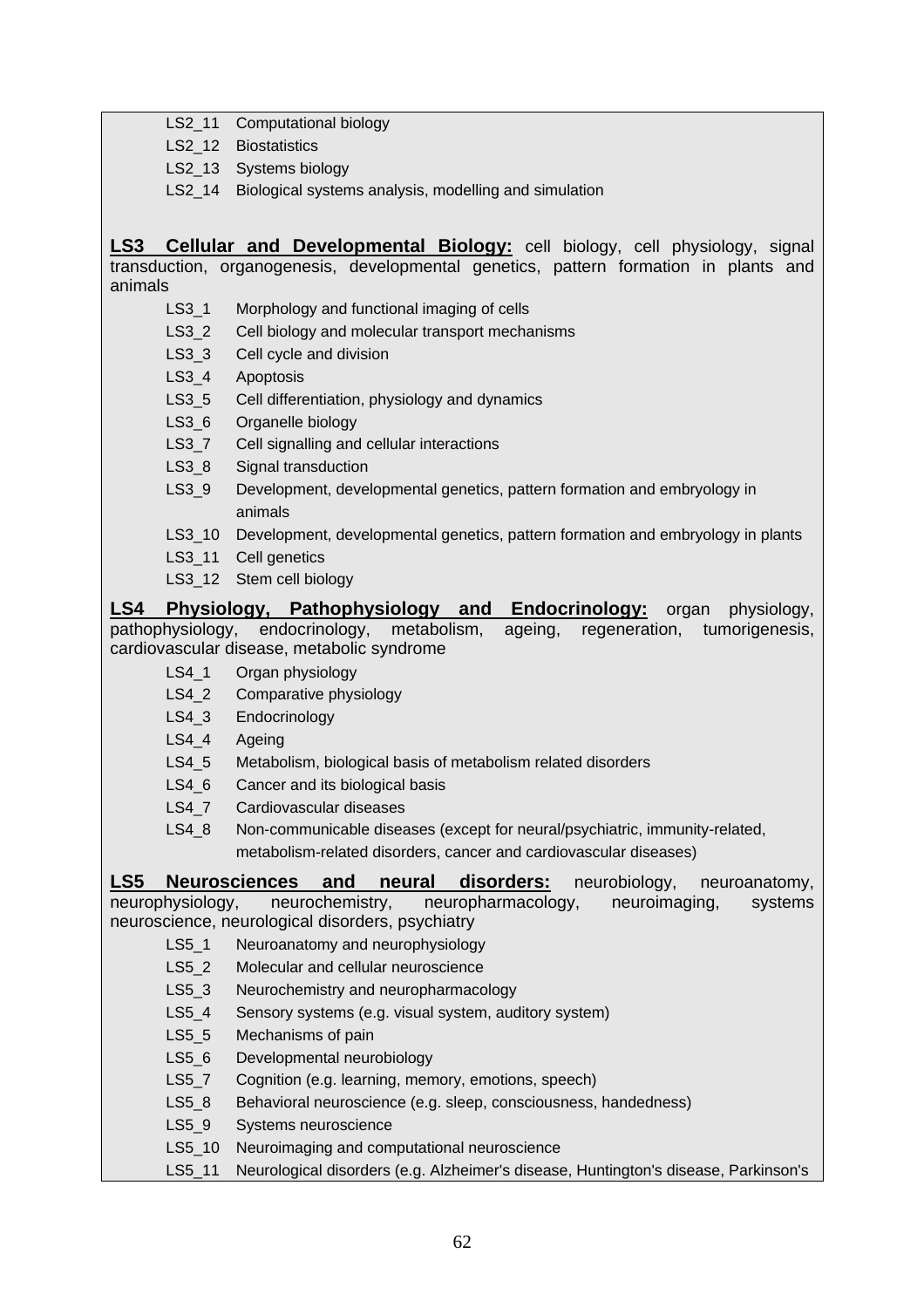disease)

LS5\_12 Psychiatric disorders (e.g. schizophrenia, autism, Tourette's syndrome, obsessive compulsive disorder, depression, bipolar disorder, attention deficit hyperactivity disorder)

**LS6 Immunity and infection:** immunobiology, aetiology of immune disorders, microbiology, virology, parasitology, global and other infectious diseases, population dynamics of infectious diseases, veterinary medicine

- LS6 1 Innate immunity
- LS6 2 Adaptive immunity
- LS6\_3 Phagocytosis and cellular immunity
- LS6 4 Immunosignalling
- LS6\_5 Immunological memory and tolerance
- LS6<sub>\_6</sub> Immunogenetics
- LS6\_7 Microbiology
- LS6\_8 Virology
- LS6 9 Bacteriology
- LS6 10 Parasitology
- LS6 11 Prevention and treatment of infection by pathogens (e.g. vaccination, antibiotics, fungicide)
- LS6 12 Biological basis of immunity related disorders
- LS6 13 Veterinary medicine

**LS7 Diagnostic tools, therapies and public health:** aetiology, diagnosis and treatment of disease, public health, epidemiology, pharmacology, clinical medicine, regenerative medicine, medical ethics

- LS7\_1 Medical engineering and technology
- LS7 2 Diagnostic tools (e.g. genetic, imaging)
- LS7 3 Pharmacology, pharmacogenomics, drug discovery and design, drug therapy
- LS7 4 Analgesia
- LS7<sub>5</sub> Toxicology
- LS7 6 Gene therapy, stem cell therapy, regenerative medicine
- LS7\_7 Surgery
- LS7 8 Radiation therapy
- LS7 9 Health services, health care research
- LS7 10 Public health and epidemiology
- LS7 11 Environment and health risks including radiation
- LS7\_12 Occupational medicine
- LS7 13 Medical ethics

**LS8 Evolutionary, population and environmental biology:** evolution, ecology, animal behaviour, population biology, biodiversity, biogeography, marine biology, ecotoxicology, prokaryotic biology

- LS8\_1 Ecology (theoretical, community, population, microbial, evolutionary ecology)
- LS8<sub>2</sub> Population biology, population dynamics, population genetics, plant-animal interactions
- LS8 3 Systems evolution, biological adaptation, phylogenetics, systematics
- LS8 4 Biodiversity, comparative biology
- LS8\_5 Conservation biology, ecology, genetics
- LS8 6 Biogeography
- LS8 7 Animal behaviour (behavioural ecology, animal communication)